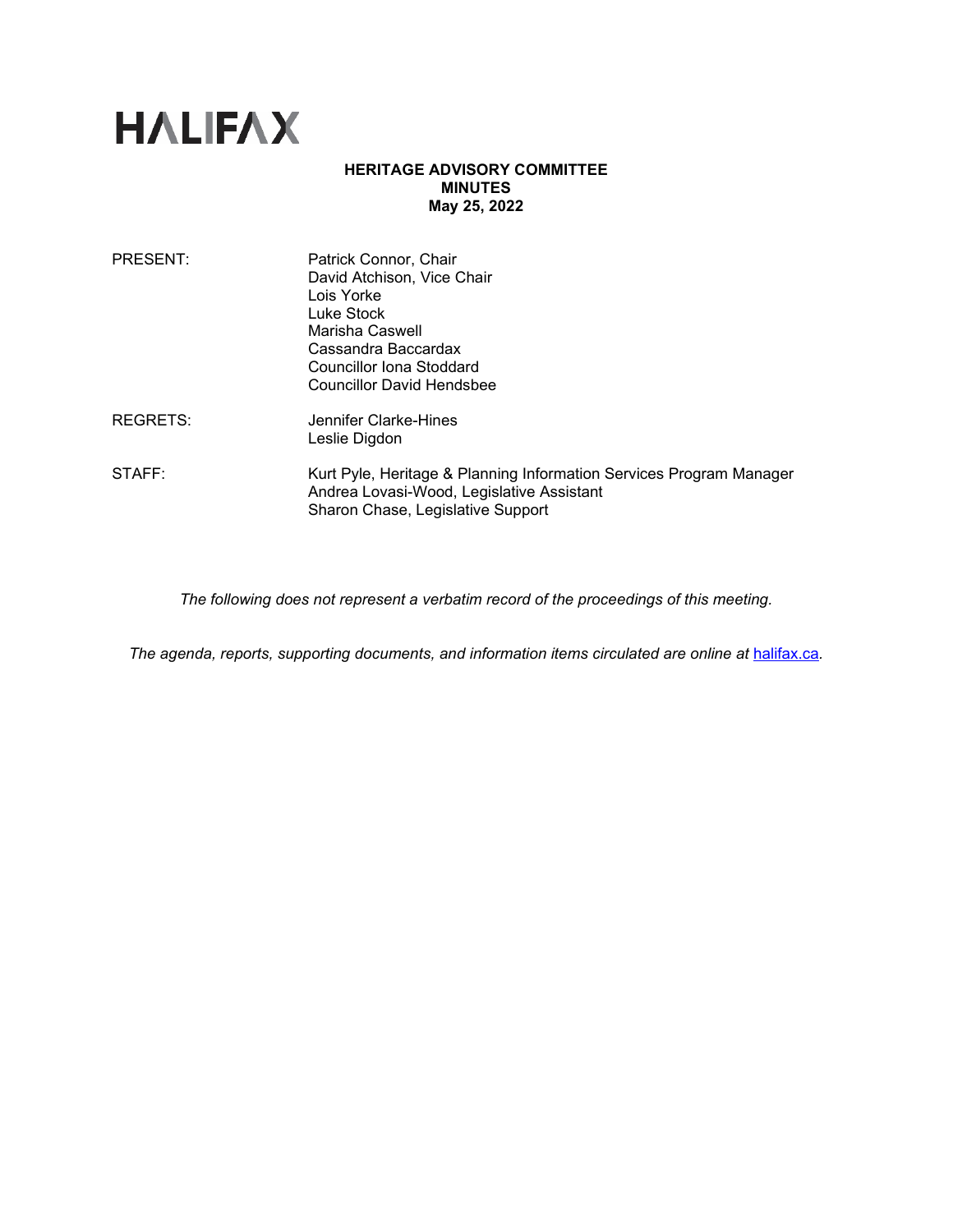*The meeting was called to order at 3:02 p.m., and adjourned at 4:27 p.m.*

# **1. CALL TO ORDER AND LAND ACKNOWLEDGEMENT**

Patrick Connor, Vice Chair called the meeting to order at 3:02 p.m. and acknowledged that the meeting took place in the traditional and ancestral territory of the Mi'kmaq people, and that we are all treaty people.

## **1.1 ELECTION OF CHAIR & VICE CHAIR**

Andrea Lovasi-Wood, Legislative Assistant, called for nominations for the position of Chair of the Heritage Advisory Committee.

MOVED by Lois Yorke, seconded by Marisha Caswell

## **THAT Patrick Connor be nominated for Chair of the Heritage Advisory Committee.**

## **MOTION PUT AND PASSED.**

Patrick Connor accepted the nomination for Chair.

Lovasi-Wood called three times for further nominations for the position of Chair. There were no further nominations.

MOVED by David Atchison, seconded by Councillor Stoddard

## **THAT nominations be closed.**

## **MOTION PUT AND PASSED.**

Patrick Connor was declared Chair of the Heritage Advisory Committee.

Patrick Connor called for nominations for the position of Vice Chair of the Heritage Advisory Committee.

MOVED by Councillor Hendsbee, seconded by Lois Yorke

## **THAT David Atchison be nominated for Vice Chair of the Heritage Advisory Committee.**

## **MOTION PUT AND PASSED.**

David Atchison accepted the nomination for Vice Chair.

The Chair called three times for any further nominations for the position of Vice Chair of the Heritage Advisory Committee. There were no further nominations.

MOVED by Lois Yorke, seconded by Councillor Stoddard

## **THAT nominations be closed.**

## **MOTION PUT AND PASSED.**

David Atchison was declared Vice Chair of the Heritage Advisory Committee.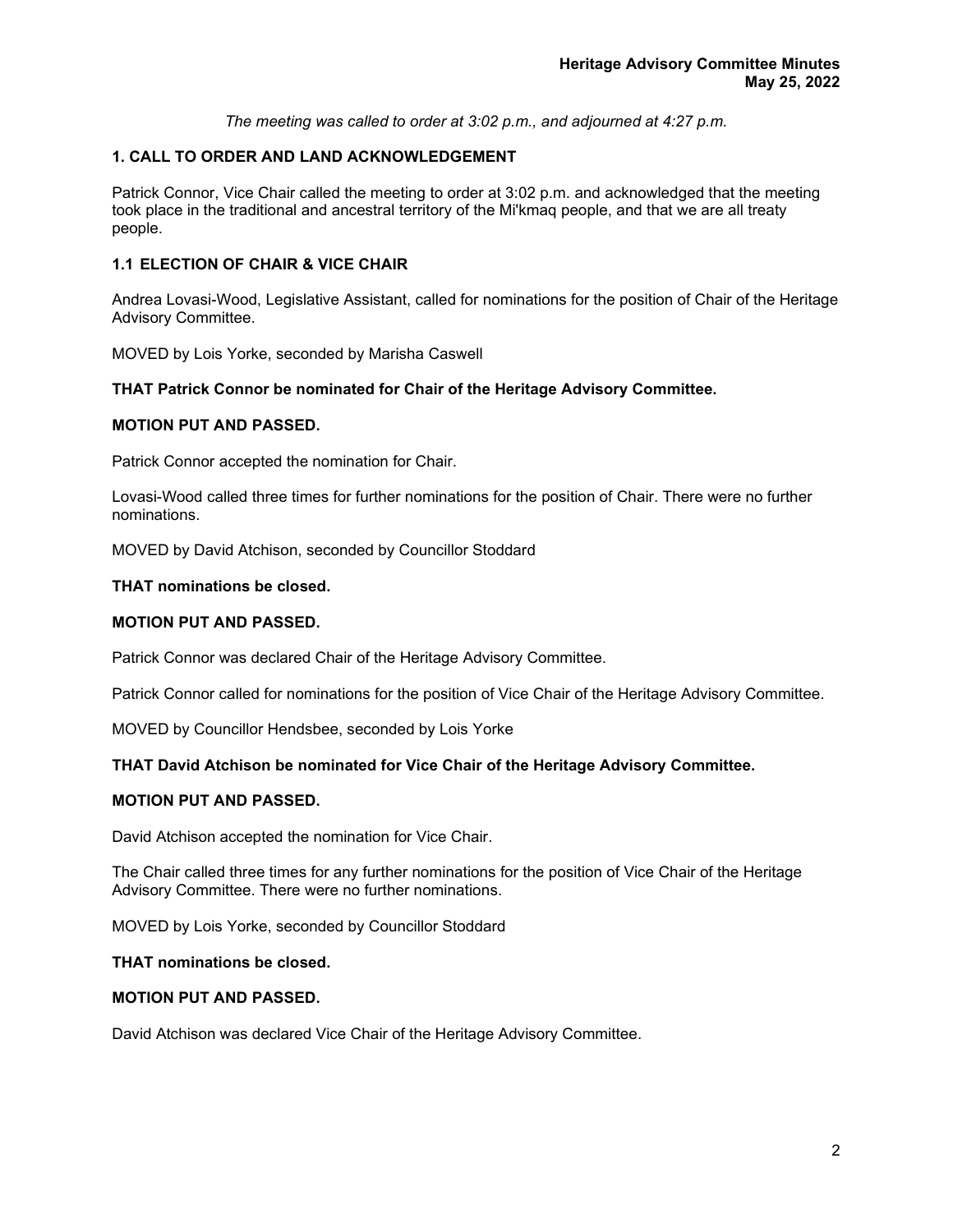# **2. APPROVAL OF MINUTES – April 27, 2022**

MOVED by Councillor Hendsbee, seconded by Councillor Stoddard

**THAT the minutes of April 27, 2022 be approved as circulated.**

## **MOTION PUT AND PASSED.**

## **3. APPROVAL OF THE ORDER OF BUSINESS AND APPROVAL OF ADDITIONS AND DELETIONS**

Additions: None

Deletions: None

MOVED by Councillor Hendsbee, seconded by Councillor Stoddard

#### **THAT the agenda be approved as presented.**

### **MOTION PUT AND PASSED.**

**4. BUSINESS ARISING OUT OF THE MINUTES – NONE 5. CALL FOR DECLARATION OF CONFLICT OF INTERESTS – NONE 6. CONSIDERATION OF DEFERRED BUSINESS – NONE**

## **7. CORRESPONDENCE, PETITIONS & DELEGATIONS 7.1 Correspondence**

Correspondence was received and circulated for Item 9.1.1.

For a detailed list of correspondence received refer to the specific agenda item.

### **7.2 Petitions- None 7.3 Presentations- None**

## **8. INFORMATION ITEMS BROUGHT FORWARD – NONE**

#### **9. REPORTS 9.1 STAFF**

### **9.1.1 Case H00516: Request to Include 144 Pleasant Street, Dartmouth in the Registry of Heritage Property for the Halifax Regional Municipality**

The following was before the Committee:

- Staff recommendation report dated April 25, 2022
- Staff presentation dated May 25, 2022
- Correspondence from Kenneth Dacey

Seamus McGreal, Heritage Planner III, gave a presentation and answered questions from the Heritage Advisory Committee. McGreal advised the Committee that staff's recommendation is to apply the heritage building evaluation criteria to the Committee's heritage assessment.

Following discussion, the Committee decided to apply the heritage building criteria in performing the heritage evaluation and provided the following scoring: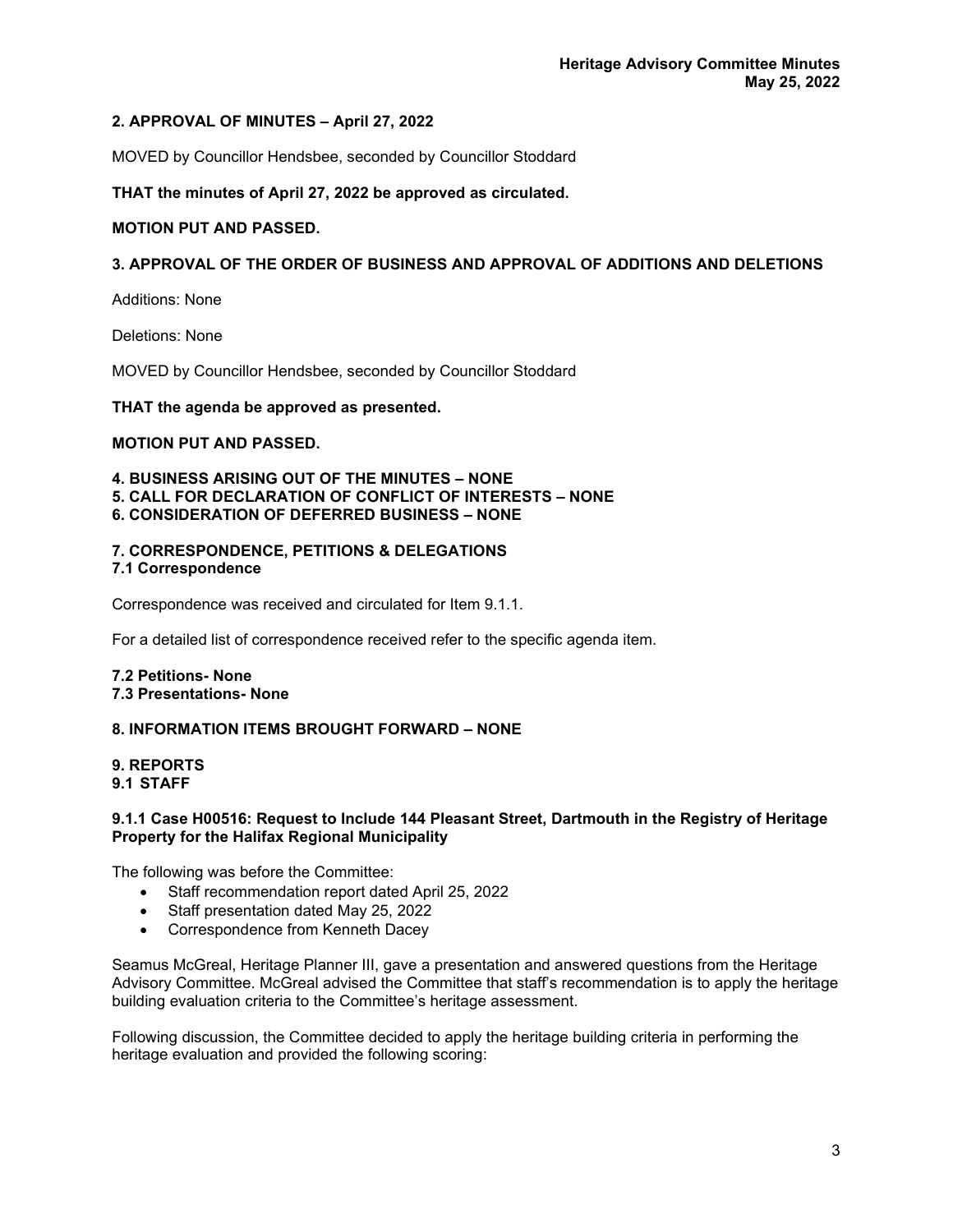| <b>Criterion</b>                           | <b>Score Awarded</b> |
|--------------------------------------------|----------------------|
| 1. Age                                     | 16                   |
| 2. Historical Importance                   | 15                   |
| 3. Significance of Architect               | 6                    |
| 4A. Architectural Merit: Construction Type |                      |
| 4B. Architectural Merit: Style             |                      |
| 5. Architectural Integrity                 |                      |
| 6. Relationship to Surrounding Area        | 5                    |
| <b>Total</b>                               | 57                   |

The Committee rendered a total score of 57 of 100 for 144 Pleasant Street, Dartmouth.

MOVED by Cassandra Baccardax, seconded by Luke Stock

**THAT the Heritage Advisory Committee recommend that Halifax Regional Council:**

- **1. Set a date for a heritage hearing to consider the inclusion of the subject property in the Registry of Heritage Property for the Halifax Regional Municipality; and**
- **2. Approve the request to include 144 Pleasant Street, Dartmouth in the Registry of Heritage Property for the Halifax Regional Municipality, as shown on Map 1 of the April 25, 2022 report, as a municipal heritage property under the Heritage Property Act.**

# **MOTION PUT AND PASSED.**

### **9.1.2 Case H00527: Substantial Alteration to the Contributing Heritage Resource at 5185-89 South Street, Halifax**

The following was before the Committee:

- Staff recommendation report dated May 6, 2022
- Staff presentation dated May 25, 2022

Seamus McGreal, Heritage Planner III, gave a presentation and answered questions for the Heritage Advisory Committee.

The Committee discussed the impact of the substantial alteration on Laing House, an adjacent heritage building. McGreal noted that both Laing House and the Elmwood building will be on the street line with the 3-storey podium stepped back 3 metres and the taller tower 9 metres back. It was noted that the Georgian interior within the Elmwood would be retained, which was appreciated by members. Members discussed the logistics of lifting and moving this structure. McGreal gave some examples of older buildings which have been moved, although none were as large as this one. The Committee agreed with the parking entrance being on Hollis Street.

MOVED by Lois Yorke, seconded by Marisha Caswell

**THAT the Heritage Advisory Committee recommend that Halifax Regional Council:**

- **1. Set a public hearing date to consider the proposed substantial alterations to the contributing heritage resource at 5185-89 South Street, Halifax (the Elmwood) as proposed in the May 6, 2022 report and its attachments, in accordance with By-law H-800 (the Old South Suburb Heritage Conservation District By-law); and**
- **2. Approve the substantial alterations to the contributing heritage resource at 5185-89 South Street, Halifax (the Elmwood) as proposed in the May 6, 2022 report and its attachments, in**